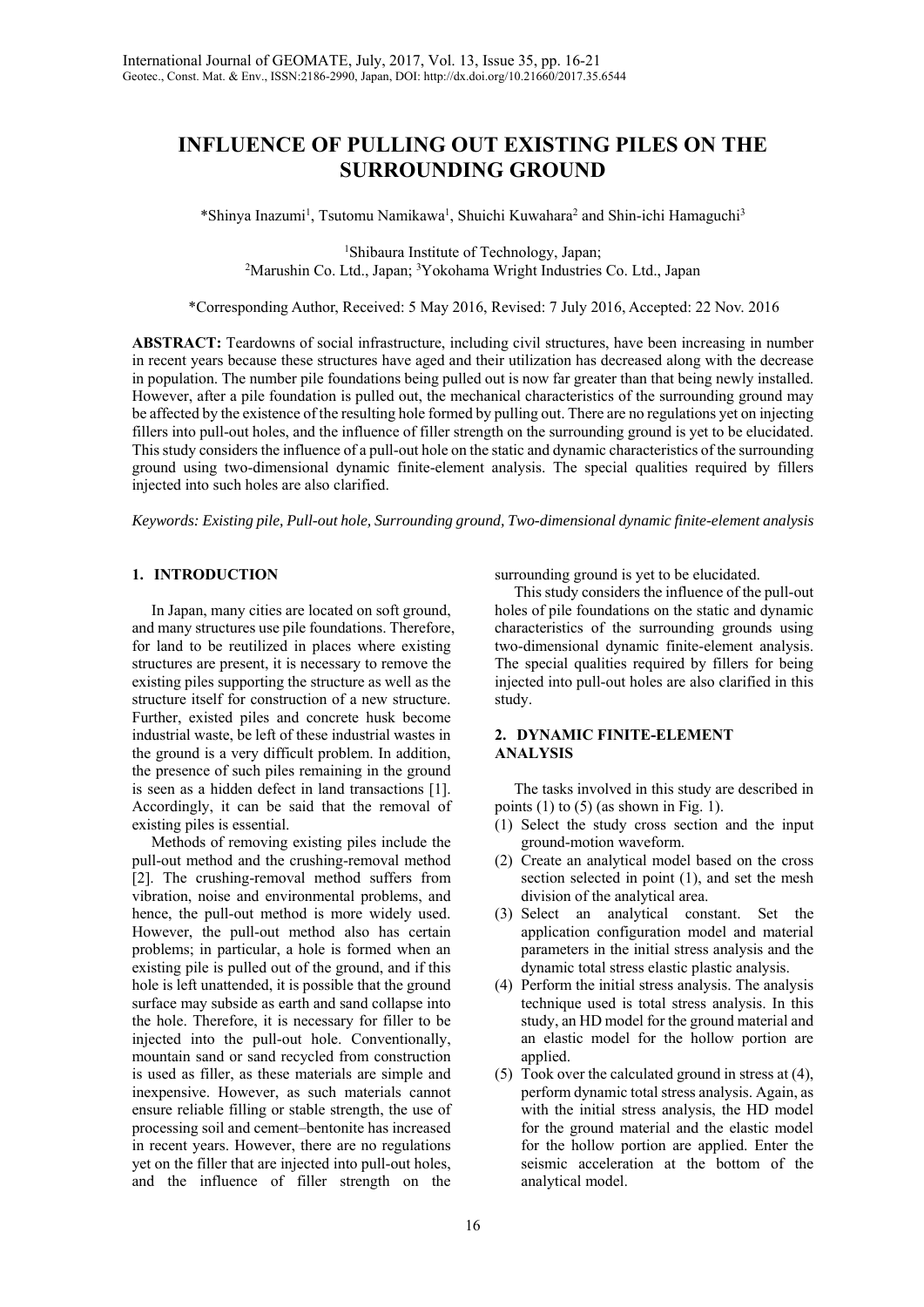

Fig. 1 Analytical procedure

#### **2.1 Analytical model**

 In the analysis, the analytical cross section has two layers. The upper layer has clay as a soft stratum, for which the N-value is approximately 4. The lower layer consists of a strong formation of gravel serving as a support layer, for which the Nvalue is approximately 50. The width of the analytical cross section is set at 50 m, the thickness of the clay layer is 18 m, the thickness of the gravel layer is 8 m and the total depth of the cross section is 26 m. Two pull-out holes exist in the model at a spacing of 4 m; the pore diameter is 1 m, depth is 20 m and the depth of embedment in the gravel layer is 2 m. To improve the accuracy of the analysis, a finer mesh spacing is used near the pull-out hole. This finer mesh continues to be used even when the pull-out holes are filled in order to examine the behavior of the filling. As a boundary condition, in the dynamic analysis, the bottom is a fixed fulcrum and the lateral boundary is the equal-displacement boundary. When the moving node on the side of the left side, node of the other side to the displacement is the same movement as the node on the side of the left. Therefore, it is possible to express whether the stratum has spread to the left or right.

 Analysis is performed on three types of ground: one with no pull-out holes, one with empty pull-out holes and one where the pull-out holes are filled. The analytical cross-sectional view of the ground is shown in Fig. 2. A similar analytical model is shown in Fig. 3. In the case of filled pull-out holes in Fig. 3, the portion surrounded by a red frame is the pull-out hole portion. The parameters of the HD



(a) Empty pull-out hole



(b) Filled pull-out hole

Fig. 2 Sectional view



(a) Empty pull-out hole



(b) Filled pull-out hole

Fig. 3 Analytical model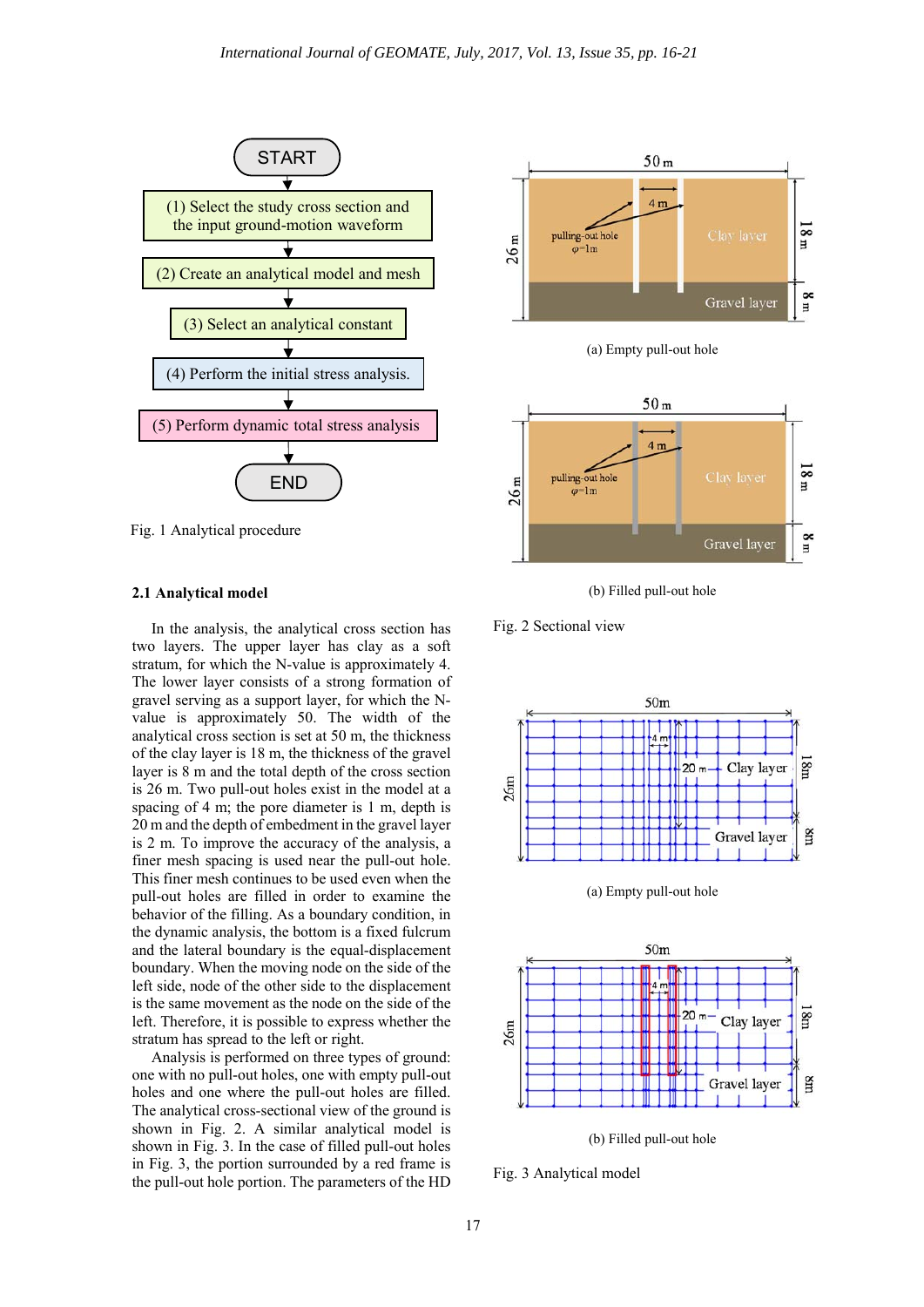Table 1 HD model parameters

| Parameters        | Clay layer | Gravel layer |
|-------------------|------------|--------------|
| $G_0$ (kPa)       | 27900      | 298485       |
| $\sigma'_m$ (kPa) | 90         | 234          |
|                   | 0.45       | 0.40         |
| $c$ (kPa)         | 25         |              |
|                   |            | ٢Λ           |

Table 2 Elastic model parameters

| Parameters                 | Pull-out holes (filler) |                     |          |  |
|----------------------------|-------------------------|---------------------|----------|--|
|                            | Filler 1                | Filler <sub>2</sub> | Filler 3 |  |
| $q_u$ (N/mm <sup>2</sup> ) |                         | 0.5                 | 1.0      |  |
| $E$ (kN/m <sup>2</sup> )   | 25280                   | 126400              | 252800   |  |
| $\sim$                     | 0 48                    | 0.46                | ገ 44     |  |

Table 3 Element parameters

| Parameters                      | Clay<br>layer | Gravel<br>layer | Pull-out<br>holes<br>(filler) |
|---------------------------------|---------------|-----------------|-------------------------------|
| $\gamma_t$ (kN/m <sup>3</sup> ) | 15            | 21              | 15                            |
| $\gamma_w$ (kN/m <sup>3</sup> ) |               | 98              |                               |
| Constitutive<br>law             | HD<br>model   | HD<br>model     | Elastic<br>model              |

model in the clay and gravel layers are shown in Table 1. Table 2 shows the parameters of the elastic model of the pull-out hole.

#### **2.2 Constitutive Law and Material Parameters**

 The parameters in the clay and gravel layers used in the analysis as well as the soil parameters in the pull-out hole are shown in Table 3. In this analysis, a fluidization treated soil is used as a filler; experimental values of its properties can be seen in the literature [3], [4]. In addition, three fillers with different elastic moduli and different Poisson ratios are analyzed in order to examine the effect of filler strength on the ground. The strengths of the fillers increase in the order filler 1, filler 2, filler 3. Parameters used in the analysis is to determine the anamnestic literature reference [5].

 $\gamma_t$  represents the weight per unit volume of soil; *w* represents the weight per unit volume of water;  $G_0$  represents the initial shear stiffness;  $\sigma'_m$ represents the initial average active confining pressure;  $\nu$  represents Poisson's ratio;  $c$  represents the adhesive force;  $\phi$  represents the internal friction angle; *qu* represents the compressive strength; and *E* represents the elastic coefficient.

#### **2.3 Input Ground-motion Waveform**

 In the analysis, the waveform of the El Centro 1940 NS earthquake (which was provided by the Building Center of Japan) is exerted on the substrate's surface. The maximum acceleration is 341.7 cm/s<sup>2</sup>.

### **3. RESULTS AND DISCUSSIONS**

 Figure 4 shows the diagrams of the maximum displacement for each of the three ground types. In addition, Fig. 5 shows the X-direction displacement contour diagrams, and Fig. 6 shows the Y-direction displacement contour diagrams. Figure 7 shows the time history view of the X-direction displacement of the ground center in the cases where no pull-out holes are present and where the pull-out holes have been filled.

 It can be seen that the ground wave causes significant horizontal displacement in all cases when it is allowed to act on the base surface. From Fig. 4, it can be seen that a large ground subsidence occurs in the vertical direction when the pull-out hole is empty. The maximum subsidence in ground surface is approximately 60 cm, which is very dangerous. However, this subsidence does not occur in the case where the pull-out holes are filled. Thus, it can be said that filling the pull-out hole is an effective way to prevent subsidence.

 From Fig. 4, it can be seen that, using filler 1, the maximum horizontal displacement is on the left side, unlike in the other cases. Figure 5 clearly shows that the behavior of the horizontal displacement under filler 1 is different from that of the other cases.

 In the other cases, displacement to the right occurs rapidly at approximately 5 seconds and displacement have continued while the displacement remained. However, if the displacement at 5 seconds is small, then the system will soon return to its original configuration. From this fact, it is believed that the behavior of the horizontal displacement of the ground varies greatly when the filling material strength is too small. From Fig. 5, it can be seen that the horizontal displacement is greatest in the case where filler 3 is used and the displacement is approximate in the case where no pull-out holes and filler 2 are used. Figure 8 shows a comparison of the horizontal displacements of the ground center line. From Fig. 8, it can be seen that rapid displacement of the clay layer bottom occurs in all cases. In addition, the behavior of the ground with holes filled by filler 2 is considered to be closest to the behavior of the ground without pull-out holes. In the vertical direction, bulging occurs on the left side of the filling portion and subsidence occurs on the right side when fillers 2 and 3 are used. Furthermore, it can be seen that the displacement increases as the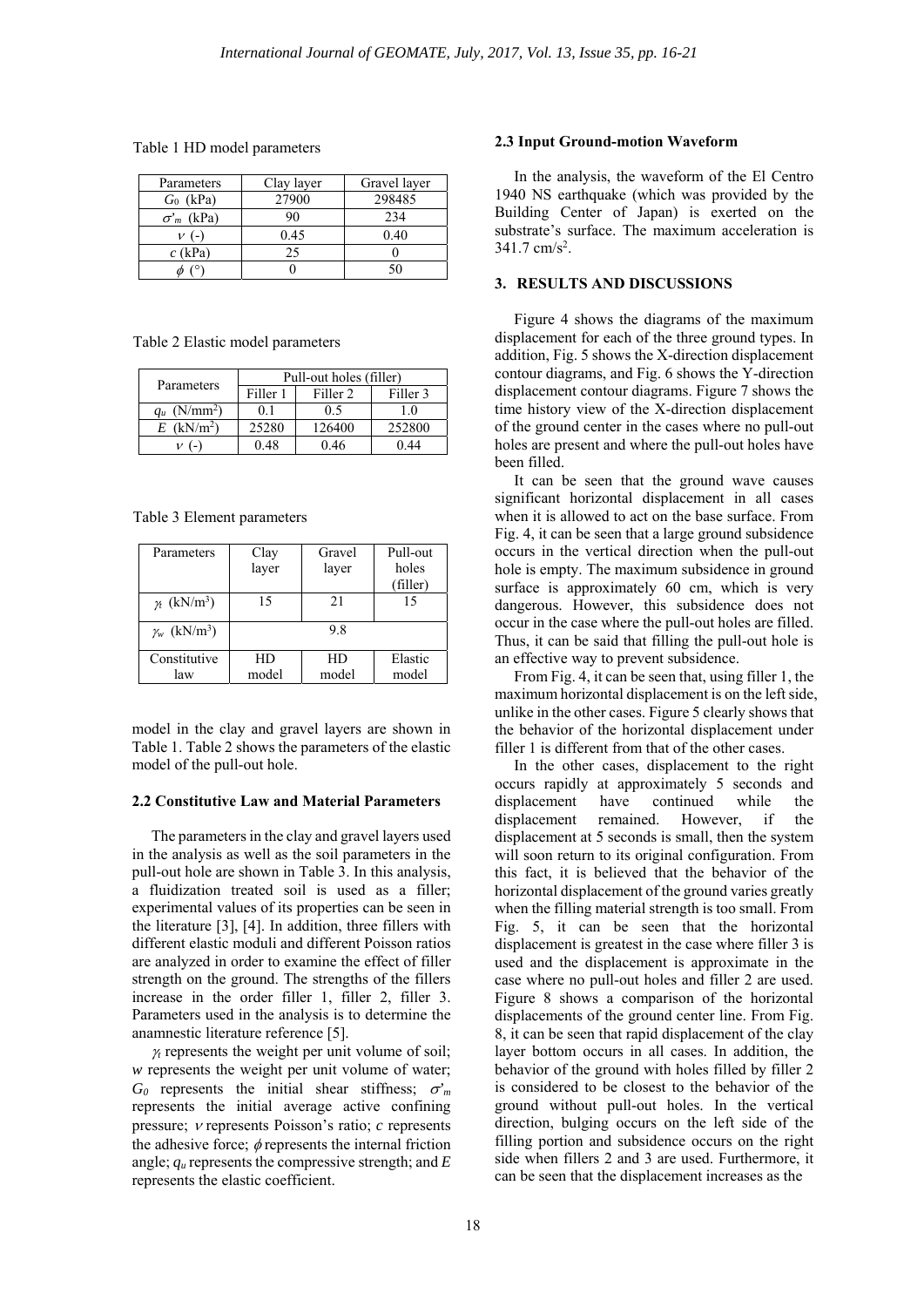

(e) Filler 3

Fig. 4 Displacement diagram (The amount of displacement is three times)



Fig. 5 X-direction displacement contour diagrams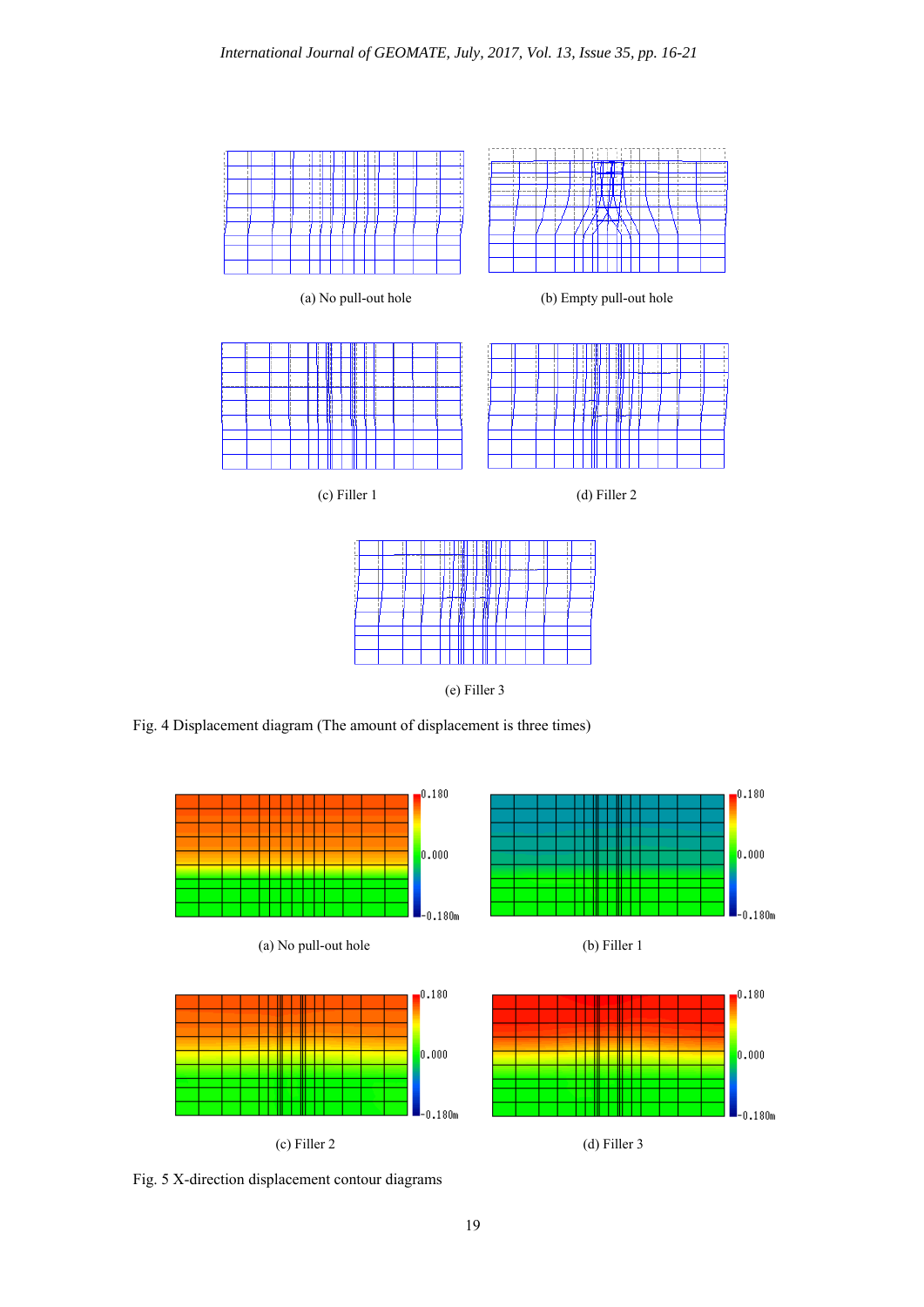

Fig. 6 Y-direction displacement contour diagrams



Fig. 7 Time history view of the X-direction displacement of the ground center